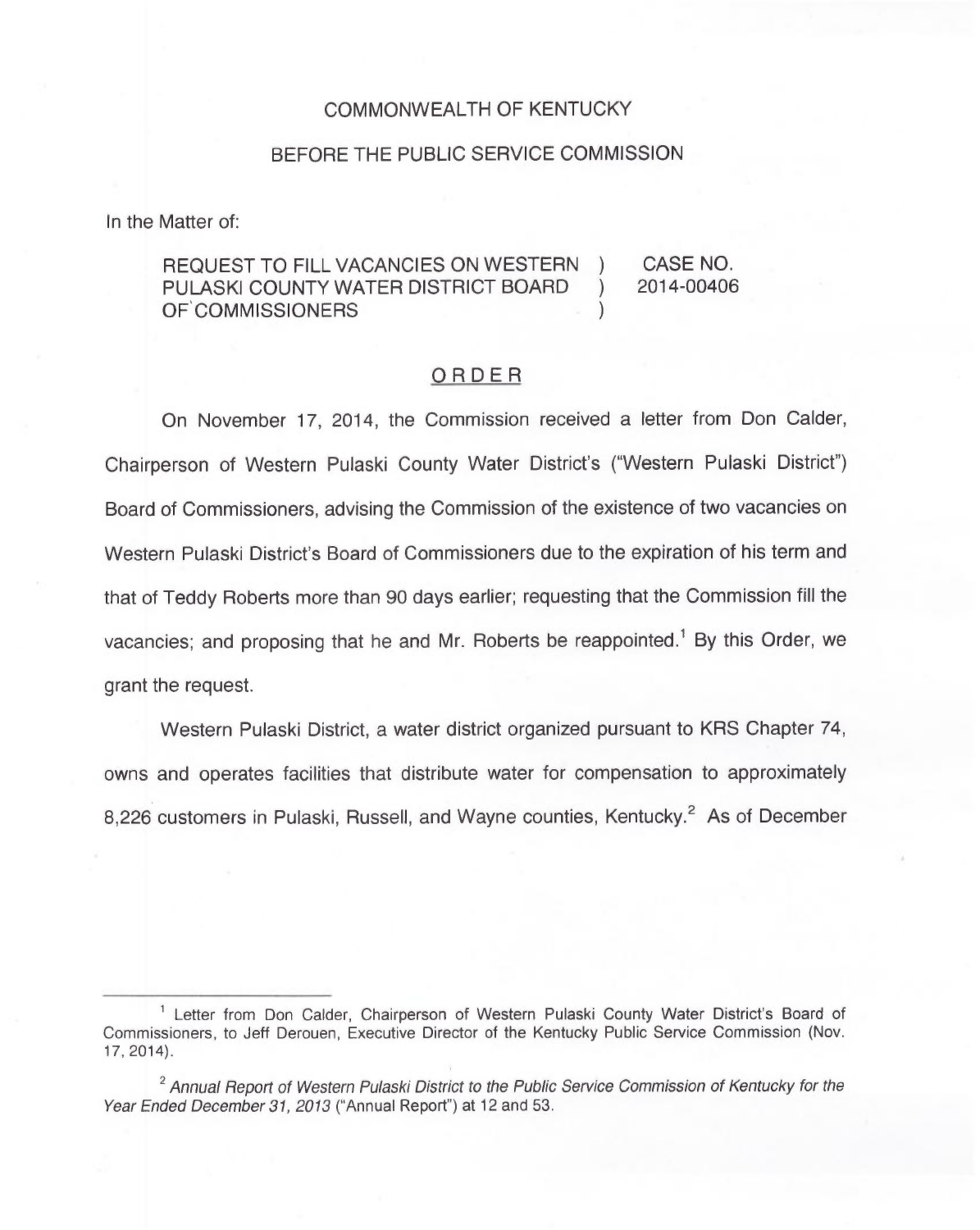31, 2013, Western Pulaski District had total assets of \$1,641,624.<sup>3</sup> For the calendar year ended December 31, 2013, it had total operating revenues of \$2,675,111. $4$  A fivemember board of commissioners administers Western Pulaski District and has the statutory responsibility to "control and manage" the water district's affairs.<sup>5</sup> Pursuant to KRS 74.020(1)(a), the county judge/executive appoints water district commissioners with the approval of the county's fiscal court, and the water district's commissioners' terms are staggered.<sup>6</sup>

However, KRS 74.020(4) provides that the Commission shall fill a vacancy on the board of commissioners "if, within ninety (90) days following the expiration of the term, the vacancy has not been filled by the appropriate county judge/executive with approval of the fiscal court."

On December 22, 2014, we initiated this proceeding to fill the two existing vacant positions on Western Pulaski District's Board of Commissioners. In that Order, we determined that the terms of Mr. Calder and Mr. Roberts ended on July 11, 2014,<sup>7</sup> and Commission records did not reflect the appointment of any successors to Mr. Calder or Mr. Roberts.<sup>8</sup> Therefore, the Commission determined that we have the statutory responsibility to fill those vacancies.

 $3$  *Id.* at 21.

 $^{4}$  Id. at 24.

 $5$  KRS 74.020(1).

 $6$  See KRS 74.020(1)(a), "Initial appointments shall be for terms of two (2), three (3), and four (4) years, as designated by the Court."

<sup>&</sup>lt;sup>7</sup> Order (Dec. 22, 2014) at 1.

 $8/d.$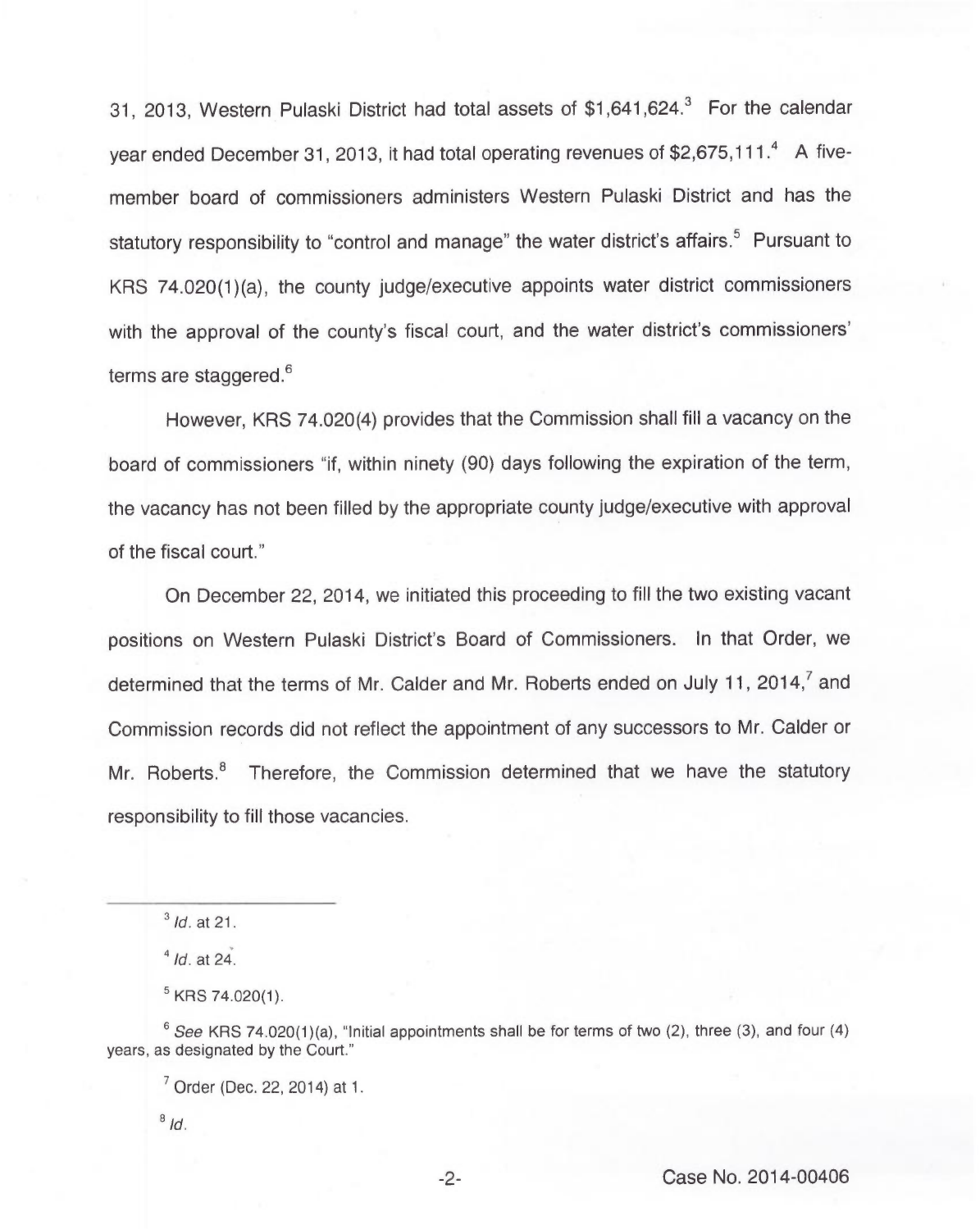To ensure notice to all persons with a significant interest in this matter, the Commission ordered that Western Pulaski District be made a party to this proceeding. Commission Staff also mailed letters on December 22, 2014, to then-Pulaski County Judge/Executive Barty Bullock and then-Pulaski County Judge/Executive-elect Steve Kelley requesting any recommendations they may have had to fill the two vacancies. We further directed all nominees to provide information regarding their personal background and afforded all individuals the opportunity to nominate additional individuals to fill the existing vacancies.

Western Pulaski District's Board of Commissioners' representatives in this matter, Randall Wilson and Mr. Calder, have submitted nominees for the two vacancies. Mr. Wilson nominated Mr. Calder to serve for another term, and Mr. Calder nominated Mr. Roberts to serve for another term. The nominees have each responded to the Commission's directives to provide information.

In making our selection, the Commission must consider the totality of the circumstances, including the education, business and management experience, and personal history of the proposed candidates, and the existing financial and operating condition of the water district. Based upon our review of the evidence of record, we find no information to suggest that Mr. Calder and Mr. Roberts are unqualified to serve in the designated positions. We find that both Mr. Calder and Mr. Roberts currently serve on Western Pulaski District's Board of Commissioners. We further find that Mr. Calder and Mr. Roberts both reside within Western Pulaski District's territory and possess

Case No. 2014-00406

 $-3-$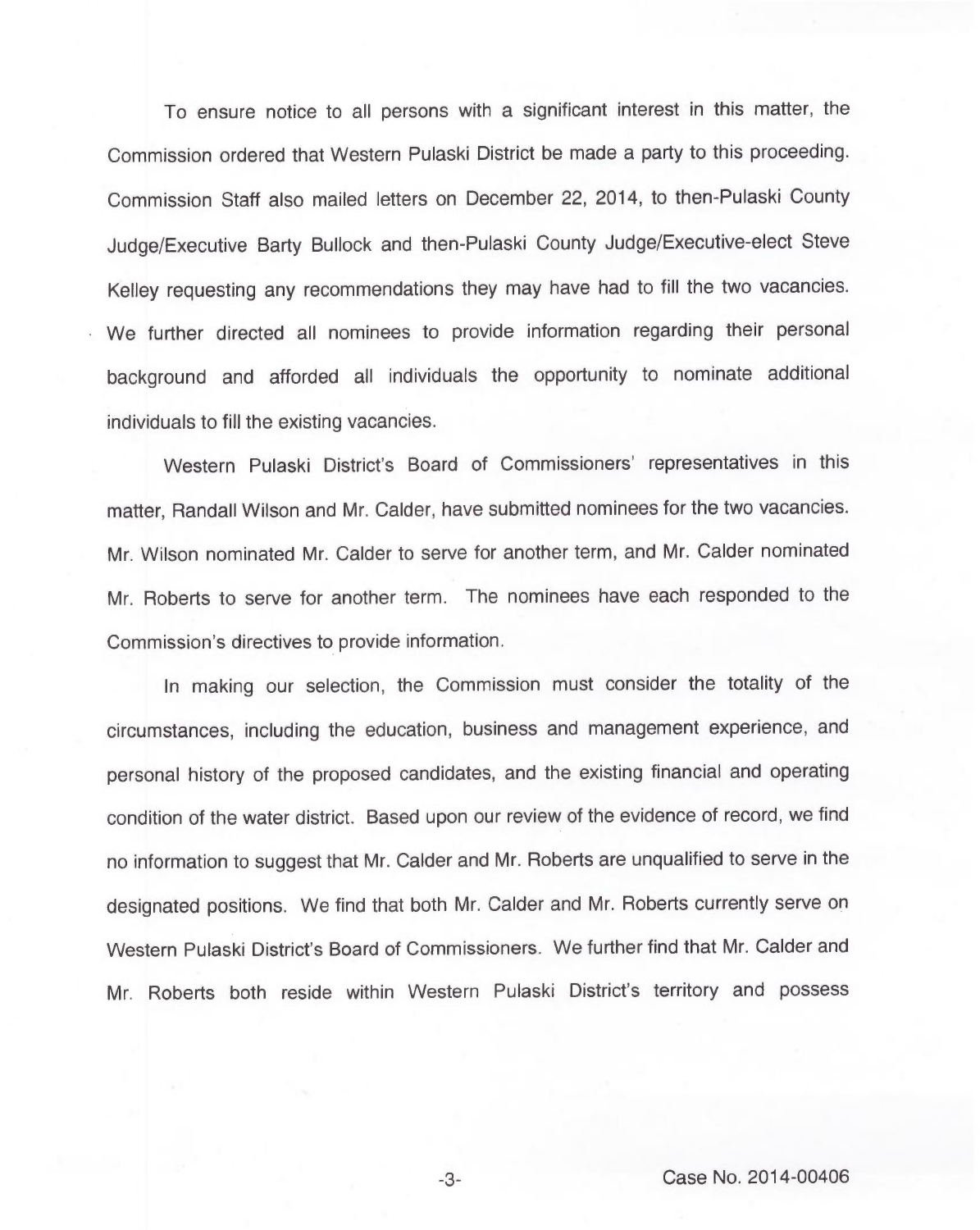adequate education, business skills, and experience to perform the duties of water district commissioner.

As the record contains no evidence to suggest that Mr. Calder and Mr. Roberts are unqualified to hold the positions, we find that Mr. Calder and <sup>M</sup>r.. Roberts should both be reappointed to fill the existing vacant positions on Western Pulaski District's Board of Commissioners.

IT IS THEREFORE ORDERED that:

 $1.$ Don Calder is appointed to fill the existing vacancy on Western Pulaski District's Board of Commissioners. His term shall expire July 11, 2018.

2. Teddy Roberts is appointed to fill the existing vacancy on Western Pulaski District's Board of Commissioners. His term shall expire July 11, 2018.

By the Commission



ATTES<sub>1</sub> Executive Director